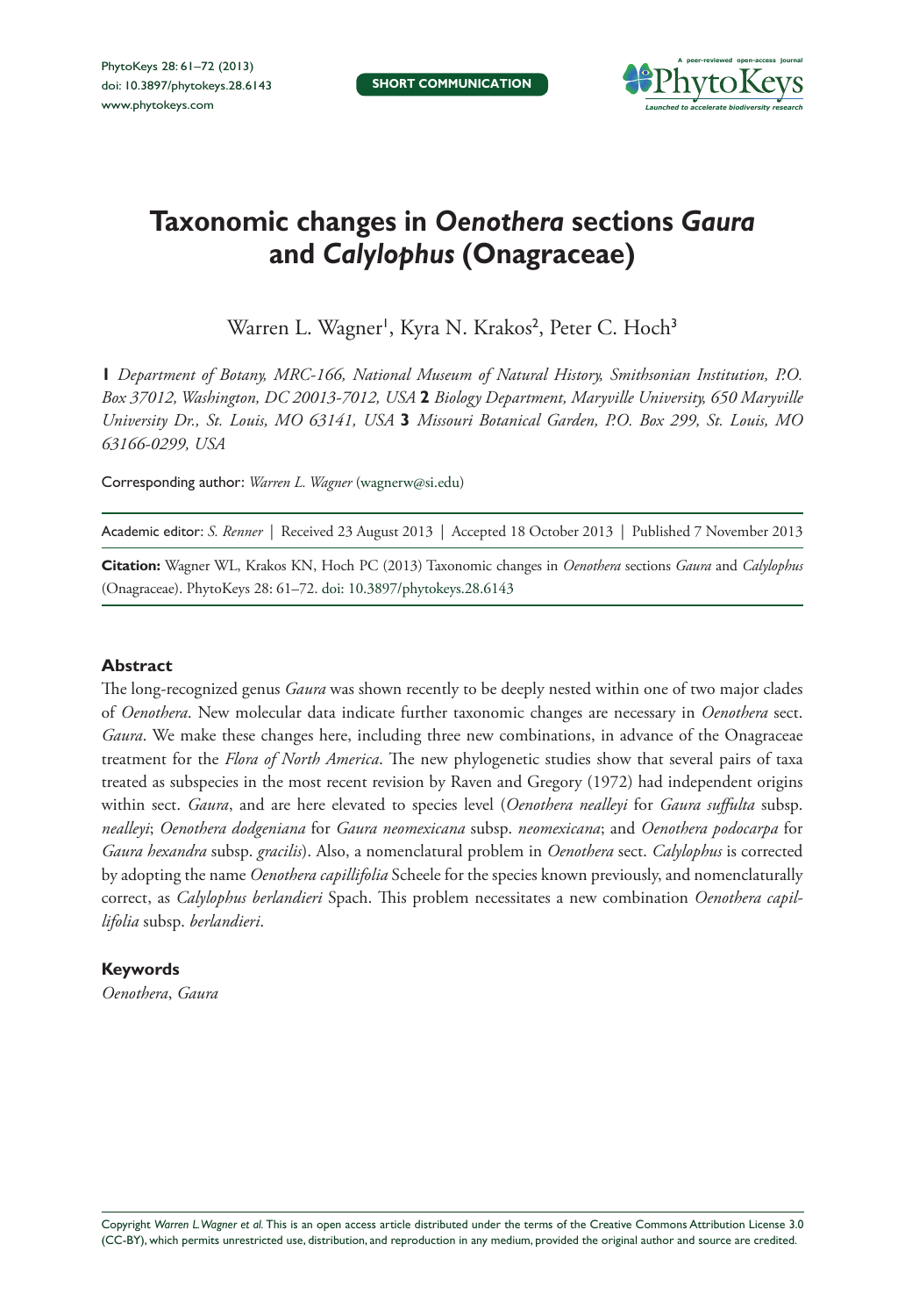#### *Oenothera* **sect.** *Gaura*

The molecular studies by Hoggard et al. (2004) and Levin et al. (2004) showed that the genus *Gaura* L. is deeply nested within *Oenothera* L. Wagner et al. (2007) in an overall revision of the Onagraceae at the generic and sectional level transferred the species of *Gaura*  into *Oenothera* and made the group one of 18 sections of *Oenothera*. *Oenothera* sect. *Gaura*  (L.) W. L. Wagner & Hoch is subdivided into eight subsections, with *Oenothera* subsect. *Gaura* (L.) W. L. Wagner & Hoch, which consists of 10 species (13 taxa) as delimited by Wagner et al. (2007), shown to be monophyletic by Hoggard et al. (2004) and Levin et al. (2004). Subsequent analyses by Krakos (2011; unpubl.; Fig. 1), which sampled all 13 taxa of subsect. *Gaura,* showed that none of the three species (*O. hexandra, O. suffulta,* and *O. coloradensis*) subdivided into subspecies by Raven and Gregory (1972) and maintained in *Oenothera* by Wagner et al. (2007) were monophyletic. The relevant topologies revealed by Krakos (unpubl.) that indicate separate origins for these taxa are: 1) a strongly supported clade consisting of *O. suffulta* subsp. *suffulta*, *O*. *patriciae* W. L. Wagner & Hoch, and *O*. *triangulata* (Buckley) W. L. Wagner & Hoch*,* but excluding *O. suffulta* subsp. *nealleyi,*  which is in a weakly supported grade sister to the *O. suffulta* subsp. *suffulta* clade; 2) *O*. *hexandra* subsp. *hexandra* is the first branch of a well-supported clade consisting of *O. demareei*  (P. H. Raven & D. P. Gregory) W. L. Wagner & Hoch*, O. lindheimerii* (Engelmann & A. Gray) W. L. Wagner & Hoch*, O. coloradensis* subsp. *neomexicana*, *O. gaura* W. L. Wagner & Hoch*, O. simulans* (Small) W. L. Wagner & Hoch*, O. filiformis* (Small) W. L. Wagner & Hoch*,* and *O. coloradensis* subsp. *coloradensis,* whereas *O. hexandra* subsp. *gracilis* is sister to this clade plus the *O. suffulta* subsp. *suffulta* clade; and 3) *O. coloradensis* subsp. *coloradensis*  and *O. coloradensis* subsp. *neomexicana*, come out well-supported in different parts of the *O. hexandra* subsp. *hexandra* clade described in #2. These results are consistent with those of Hoggard et al. (2004); however, that study did not include either *O. suffulta* subsp. *nealleyi* or *O. hexandra* subsp. *gracilis*. These results are also consistent with those of Levin et al. (2004), which did include *O. hexandra* subsp. *gracilis*, but not *O. suffulta* subsp. *nealleyi*.

Below we provide the nomenclature, revised descriptions, and geographic and ecological ranges for all six species of subsect. *Gaura* involved in these changes. We also provide a key to all 13 species of subsect. *Gaura*.

#### Key to species of *Oenothera* sect. *Gaura* subsect. *Gaura*

| 1a             |                                                                                 |
|----------------|---------------------------------------------------------------------------------|
| 1 <sub>b</sub> |                                                                                 |
| 2a             | Plants usually unbranched proximally, 60-180 cm tall; fruit narrowly ellip-     |
|                | soid or ellipsoid; coastal plain from Florida to North Carolina  O. simulans    |
| 2 <sub>b</sub> | Plants usually branched proximally, 15–65 cm tall; fruits ellipsoid or ovoid 3  |
| 3a             | Sepals strigillose to subglabrous; pollen ca. 50 % fertile; north-central Texas |
|                |                                                                                 |
| 3 <sub>b</sub> | Sepals strigillose to glandular puberulent; pollen 90-100 % fertile  4          |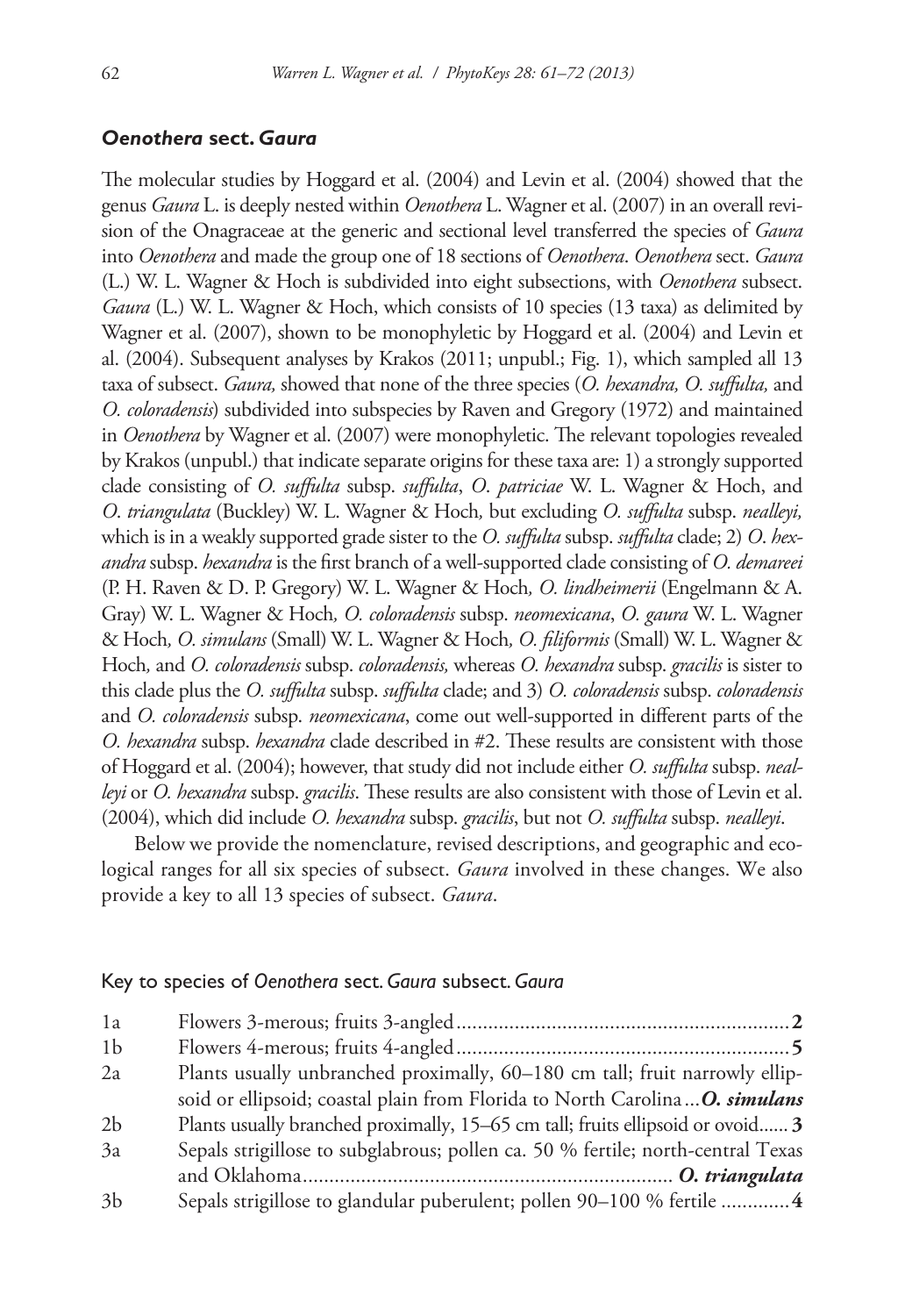| 4a              | Sepals 3-10 mm; inflorescence usually glandular puberulent; Mexico and             |
|-----------------|------------------------------------------------------------------------------------|
|                 |                                                                                    |
| 4b              | Sepals 10-15 mm; inflorescence strigillose; Texas, Oklahoma, Louisiana, and        |
|                 |                                                                                    |
| 5a              | Flowers opening near sunrise; plants clumped perennial, usually branching          |
|                 | from the base, villous throughout and usually glandular puberulent in the          |
|                 |                                                                                    |
| 5b              | Flowers opening near sunset or rarely sunrise (O. demareei); plants annual         |
|                 | or biennial, branched or unbranched; villous, strigillose or short-hirtellous      |
|                 | throughout, distal parts usually glandular puberulent, short-hirtellous, strigil-  |
|                 |                                                                                    |
| 6a              |                                                                                    |
| 6b              | Fruits broadly winged on the angles and deeply furrowed between the angles;        |
|                 |                                                                                    |
| 7a              | Sepals 2.5–8 mm; stem usually single, branched or unbranched from base             |
|                 | upwards; coastal plain from Florida to North Carolina O. simulans                  |
| 7b              | Sepals $(7-)9-20$ mm; stems usually several, branched from base upwards <b>8</b>   |
| 8а              | Flowers opening near sunrise; plants exclusively strigillose throughout; south-    |
|                 | western Arkansas, and perhaps adjacent Texas and OklahomaO. demareei               |
| 8b              | Flowers opening near sunset; plants with some combination of villous, glan-        |
|                 | dular puberulent, short-hirtellous, strigillose, or subglabrous; rarely exclu-     |
|                 |                                                                                    |
| 9a              | Anthers with pollen 35-65% fertile (sterile pollen smaller); plants villous and    |
|                 | glandular puberulent, never strigillose; north-central to north-eastern U.S.       |
|                 |                                                                                    |
| 9b              | Anthers with pollen 90-100% fertile; plants strigillose, villous, short-hirtel-    |
|                 |                                                                                    |
| 10a             |                                                                                    |
| 10 <sub>b</sub> | Plants biennial; fruit 6-11 mm; Colorado, Nebraska, New Mexico, and                |
|                 |                                                                                    |
| 11a             | Plants strigillose proximally, becoming glandular puberulent and strigillose       |
|                 | distally; Colorado, Nebraska, and Wyoming O. coloradensis                          |
| 11 <sub>b</sub> | Plants villous and strigillose proximally, becoming also glandular puberulent dis- |
| 12a             | tally and only sparsely villous; Colorado and New Mexico  O. dodgeniana            |
| 12 <sub>b</sub> |                                                                                    |
| 13a             | Plants glabrous distally, except sometimes bracts sparsely villous; fruit sessile  |
|                 |                                                                                    |
| 13 <sub>b</sub> | Plants glandular puberulent distally; fruit on a stipe 0.2-2 mm O. nealleyi        |
| 14a             | Sepals 6–12 mm long, glandular puberulent, subglabrous or strigillose; Mexico      |
|                 |                                                                                    |
| 14b             | Sepals 10-15 mm, glabrous or strigillose; Texas, Oklahoma, Louisiana, and          |
|                 |                                                                                    |
|                 |                                                                                    |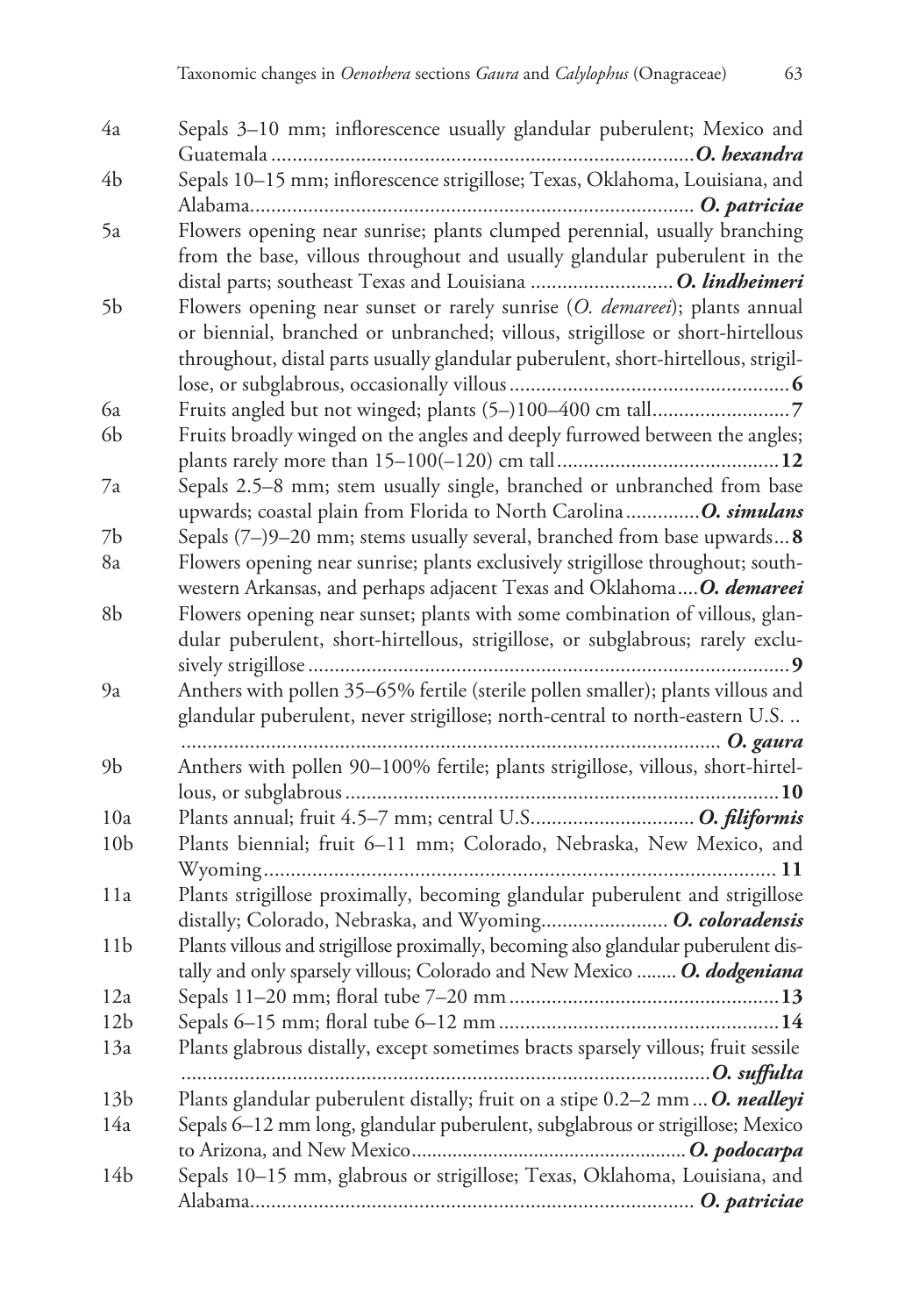**1.** *Oenothera nealleyi* **(J. M. Coulter) Krakos & W. L. Wagner, comb. nov.** [urn:lsid:ipni.org:names:77133597-1](http://ipni.org/urn:lsid:ipni.org:names:77133597-1) [http://species-id.net/wiki/Oenothera\\_nealleyi](http://species-id.net/wiki/Oenothera_nealleyi)

**Basionym.** *Gaura nealleyi* J. M. Coulter, Contr. U.S. Natl. Herb. 1: 38. 1890. *Gaura suffulta* subsp. *nealleyi* (J. M. Coulter) P. H. Raven & Gregory, Mem. Torrey Bot. Club 23: 81. 1973 ["1972"]. *Oenothera suffulta* (Engelmann ex A. Gray) W. L. Wagner & Hoch subsp. *nealleyi* (J. M. Coulter) W. L. Wagner & Hoch, Syst. Bot. Monogr. 83: 214. 2007.

**Type.** United States. Texas: Presidio County, Chenate [Chinati] region, 1889, G. C. Nealley 545 [the species entry number (150) from Coulter's publication also on sheet below 545] (Holotype: US-00015158!; isotype: F!).

*Gaura suffulta* Engelmann ex A. Gray var. *terrellensis* Munz, Bull. Torrey Bot. Club 65: 121. 1928.

Type: United States. Texas: Terrell County, Sanderson, 1 May 1934, V. L. Cory 8469 (Holotype: POM-200873; Isotype: TAES).

Annual from a stout taproot, usually branched from the base, 20–70 (-100) cm tall, villous proximally, the leaves subglabrous or sparsely villous along the veins and margins, becoming glandular puberulent in the distal portion of the plant, especially on the outside of the floral tube and the sepals. Leaves: rosette leaves lyrate,  $3.5-9 \times$ 0.5–1.5 cm, gradually narrowed to the petiole, cauline leaves  $1.5-7 \times 0.1-0.6$  cm, narrowly lanceolate to linear, margin sinuate-dentate, undulate, subsessile. Flowers 4-merous, opening at sunset; floral tube 10–20 mm; sepals 11–21 mm; petals 10–15 mm; staminal filaments 8–13 mm, anthers 2–6 mm, pollen 90–100% fertile; style 22–36 mm. Capsule indehiscent,  $4.5-8 \times 2-5$  mm, nut-like, hard, woody, not reflexed, the body ellipsoid or ovoid, broadly winged on the angles and deeply furrowed between the angles, lower angles or projections of the wings at or above the middle prominent; stipe  $0.2-2.2$  mm long. Seeds  $3-4$  (-5),  $2-3$  (-4) mm, ovoid, usually flattened on one or several sides by crowding in the fruit, yellowish to light brown. Gametic chromosome number: n = 7. Self-incompatible.

**Phenology and distribution.** Flowering from April to October. Trans-Pecos Texas and northern Coahuila, Mexico, north to Bernalillo and Torrance counties, New Mexico, in washes and other sandy places, grasslands, and extending to pinyon-juniper woodlands; 1220–2140 m.

Raven and Gregory (1972) considered *O. nealleyi* to represent an unevenly intergrading entity with *O. suffulta* based on geographical merging of some of the characteristics that distinguish them and because the entity from Terrell County, Texas, described as *Gaura suffulta* var. *terrellensis* Munz has a combination of characteristics of the two taxa. The origin of these plants from Terrell County should be further explored. For now we here continue to include this name in the synonymy of *O. nealleyi*. The molecular data (Krakos 2011; unpubl.) suggest that *O. nealleyi* is not as closely related to *O. suffulta* as suggested by Raven and Gregory (1972), given the placement in the phylogeny and the difference in scent profiles for these two taxa. *Oenothera suffulta* is a member of a strongly supported clade (Fig. 1) consisting of it along with *O. triangulata*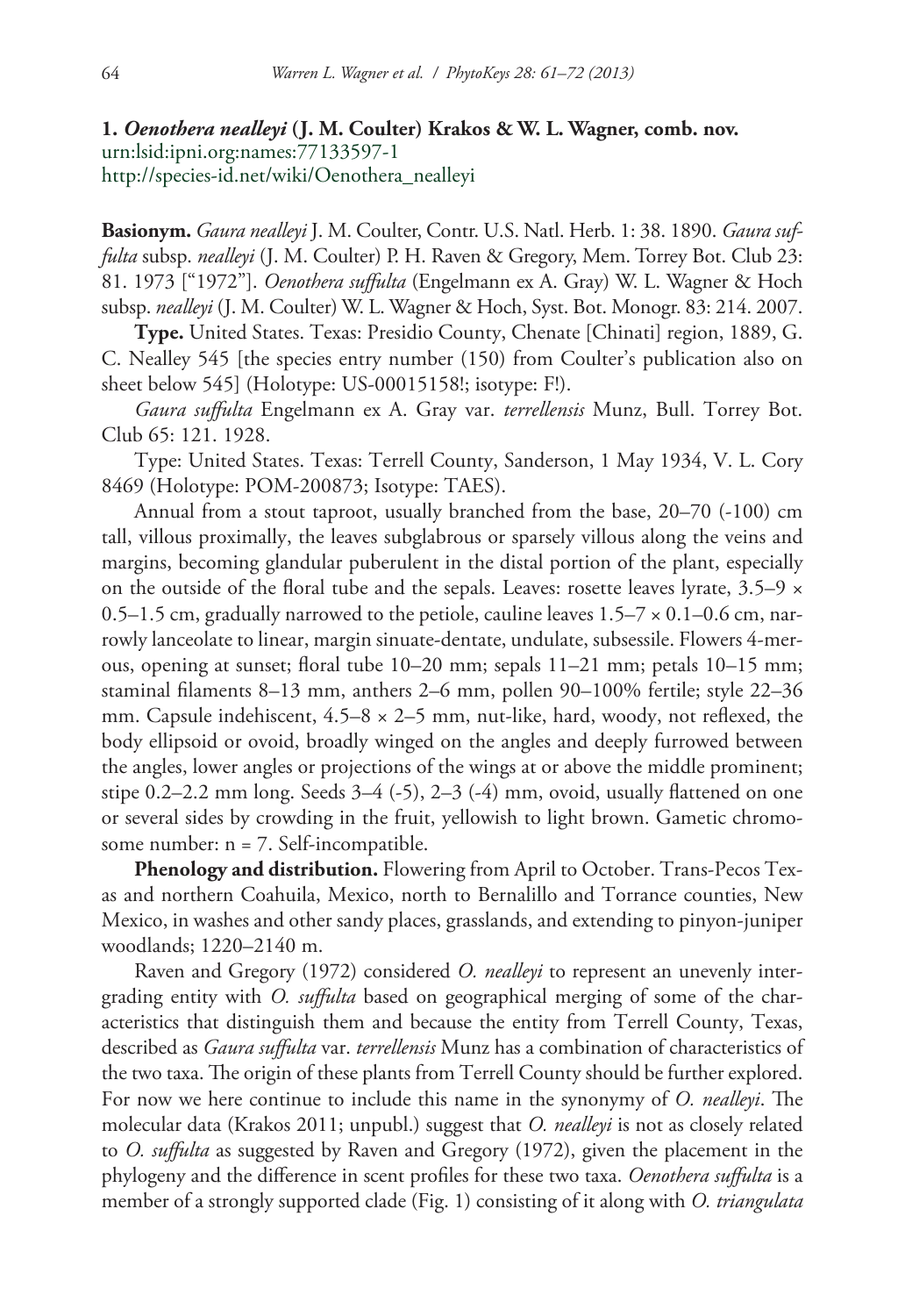

**Figure 1.** Portion of a Bayesian tree of *Oenothera* sect. *Gaura* within a larger analysis of one of two major clades of *Oenothera*, which has been referred to as clade B by Wagner et al. (2007) with several outgroup species of the other major clade (A) of *Oenothera* from Krakos et al. (unpubl.). The phylogeny is based on nuclear sequences of *ITS* and *ETS* and the chloroplast markers *rps16, ndhF, trnL-F,* and *rbcl*. The labels use the most recent prior taxonomy, placing the group in *Oenothera* (Wagner et al. 2007), using the taxon delimitations of Raven and Gregory (1972). The taxa involved in the proposed changes here are in bold. Numbers above nodes indicate Bayesian posterior probability values.

and *O. patriciae,* while *O. nealleyi* is a member of a polytomy that consists of other species of subsect. *Gaura*, with the *O. suffulta* - *O. triangulata* - *O. patriciae* clade sister to it. *Oenothera nealleyi* has a strong sweet scent, characterized by benzaldehyde (almond), cinnamaldehyde, cinnamic alcohol (cinnamon), methyl salicylate and its methyl ether (wintergreen), neral and geranial (citronella), and nerol and geraniol (lemon) (R. Raguso, pers. comm.), whereas *O. suffulta* does not have a discernible scent. This difference in scent probably plays a key role in the pollination syndromes for these species.

## **2.** *Oenothera suffulta* **(Engelmann ex A. Gray) W. L. Wagner & Hoch, Syst. Bot. Monogr. 83: 214. 2007.**

[http://species-id.net/wiki/Oenothera\\_suffulta](http://species-id.net/wiki/Oenothera_suffulta)

**Basionym.** *Gaura suffulta* Engelmann ex A. Gray, Bost. J. Nat. Hist. 6: 190. 1850.

**Type.** United States. Texas: Comal County, New Braunfels, May 1847, F. Lindheimer 611 (Lectotype, designated by Raven & Gregory, 1972 [1973]: 80, GH- 00054125!; Isolectotypes: BM, F!, GH [3]!, K [2]!, LE, M!, MO [3]!, NY!, PH, TEX!,, US[2]!, YU!).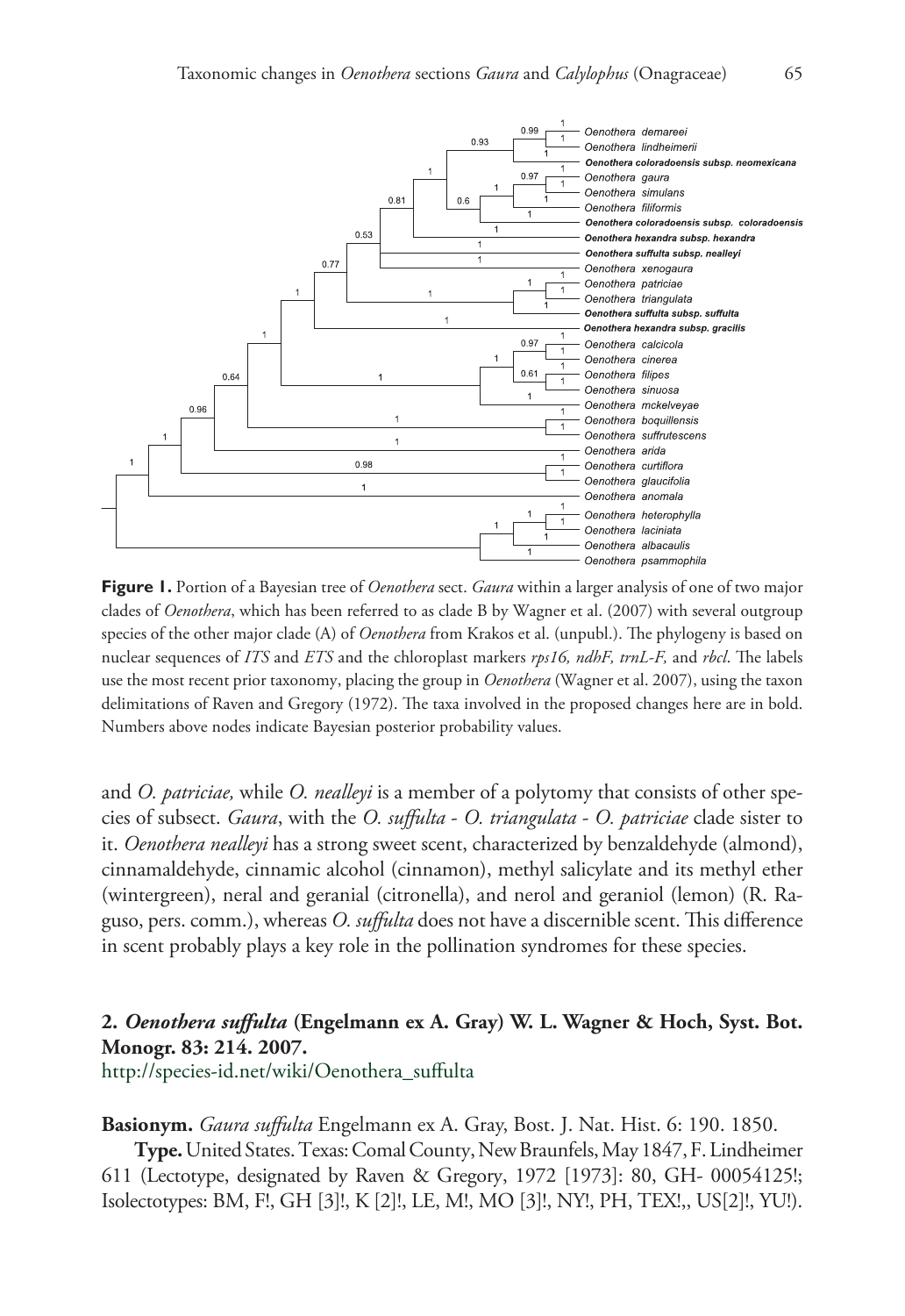Annual from a stout taproot, moderately branched from the base, 25–120 cm tall, villous proximally, the leaves subglabrous or sparsely villous along the veins and around the margins, becoming glabrous distally or rarely sparsely villous on the bracts. Leaves: rosette leaves  $7-11 \times 0.1-2.3$  cm, lyrate, gradually narrowed to the petiole; cauline leaves  $1-9.5 \times 0.1-2.3$ , narrowly lanceolate to linear, margin sinuate-dentate, undulate, subsessile. Flowers 4-merous, opening at sunset; floral tube 6.5–14 mm; sepals 11–21 mm; petals 10–15 mm; staminal filaments 6–9 mm, anthers 2–6 mm, pollen 90–100% fertile; style 16–32 mm. Capsule indehiscent, 4.5–8 × 2–5 mm, nut-like, hard, woody, not reflexed, the body ellipsoid or ovoid, broadly winged on the angles and deeply furrowed between the angles, without prominent lower corners or projections of the wings at or above the middle; stipe 0–1 mm long. Seeds (1-)2–4 , 2–2.5 mm, ovoid, usually flattened on one or several sides by crowding in the fruit, yellowish to light brown. Gametic chromosome number: n = 7. Self-incompatible.

**Phenology and distribution.** Flowering from April to June. Common in western Texas, but rare elsewhere throughout the state and absent in the Trans-Pecos; southern Oklahoma, east to Tulsa, Okfuskee, and Coal counties, and in Woodward County, in open, sandy places; 10–1010 m.

## **3.** *Oenothera dodgeniana* **Krakos & W. L. Wagner, nom. nov.** [urn:lsid:ipni.org:names:77133475-1](http://ipni.org/urn:lsid:ipni.org:names:77133475-1)

**Basionym.** *Gaura neomexicana* Wooton, Bull. Torrey Bot. Club 25: 307. 1898, non *Oenothera neomexicana* (Small) Munz (1931). *Oenothera coloradensis* (Rydberg) W. L. Wagner & Hoch subsp. *neomexicana* (Wooton) W. L. Wagner & Hoch, Syst. Bot. Monogr. 83: 211. 2007.

**Type.** United States. New Mexico: Lincoln County, White Mts., 6500 ft, 25 Jul 1897, E. O. Wooton 204 (Holotype: US-330429!; Isotypes: AC!, E!, GH!, K!, LE, MIN, MO! ND, NY [2]!, P, US!).

Biennial from a stout fleshy taproot, with a single or a few branches from the base, 50–120 cm tall, villous and strigillose proximally, leaves subglabrous or strigillose, becoming also glandular puberulent distally, and sometimes also sparsely villous. Leaves: rosette leaves  $6-20 \times 1-3$  cm; cauline leaves  $5-10 \times 1-2.5$  cm, lanceolate to narrowly elliptic, subentire to repand-denticulate. Flowers 4-merous, opening at sunset; floral tube 10–11 mm; sepals 11–15 mm; petals 11–13.5 mm; staminal filaments 6.5–9 mm, anthers 2.5–4 mm long, pollen 90–100% fertile; style 22–28 mm. Capsule indehiscent,  $9-11 \times 3-5$  mm, nut-like, hard, woody, not reflexed, the body ellipsoid or ovoid, sharply 4-angled, with fairly deep furrows alternating with the angles for 2–3 mm from the apex, ribbed from base of furrow to base of the fruit. Seeds 2–4, 2–3 mm, yellowish to light brown. Gametic chromosome number: n = 7. Self-compatible.

**Phenology and distribution.** Flowering from June to September. In the western foothills of the San Juan Mountains in Archuleta County, Colorado, and Rio Arriba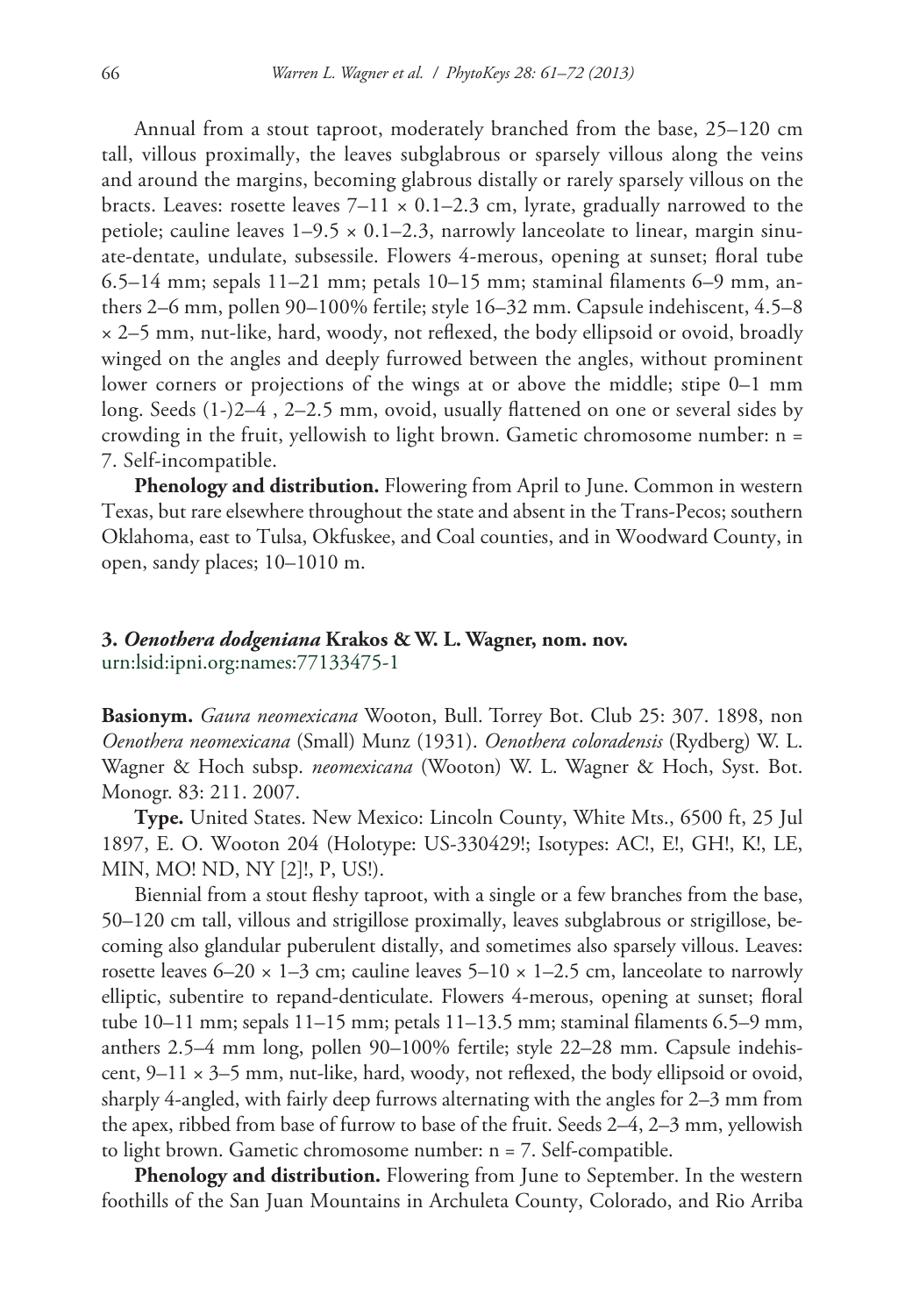County, New Mexico; Sierra Blanca and Sacramento Mountains in Lincoln and Otero counties, south-central New Mexico. Collected once at Durango, La Plata County, Colorado (Raven and Gregory 1972), but has not since been recollected; found in mountain meadow openings in coniferous forests; 1830–2640 m.

The new name for this species is to honor David and Judy Dodgen of Cloudcroft, New Mexico, landowners who graciously allowed one of us (Krakos) to conduct research on their land, which harbors populations of this rare species. *Oenothera dodgeniana* and *O. coloradensis* were considered by Raven and Gregory (1972) to represent a relict species along the eastern flank of the Rocky Mountains that arose from more widespread species farther to the east, such as *O. filiformis*. The new molecular analyses revealed that *O. coloradensis* is closely related to *O. filiformis*  (Fig. 1). *Oenothera coloradensis* is the first branch of a subclade within the subsect. *Gaura* clade that includes *O. filiformis* and a terminal sister pair of *O. gaura* and *O. simulans*. These relationships suggest that *O. coloradensis* may represent a relictual species and have a shared ancestry with *O. filiformis*. *Oenothera dodgeniana,* on the other hand, belongs to a subclade which is sister to that containing *O. coloradensis,* and within that subclade is sister to *O. demareei* and *O. lindheimeri.* So, although *O. dodgeniana* is fairly closely related to *O. coloradensis,* the two taxa seem to have had independent origins that have led to distributions along the eastern flank of the Rocky Mountains.

## **4.** *Oenothera coloradensis* **(Rydberg) W. L. Wagner & Hoch, Syst. Bot. Monogr. 83: 211. 2007.**

[http://species-id.net/wiki/Oenothera\\_coloradensis](http://species-id.net/wiki/Oenothera_coloradensis)

**Basionym.** *Gaura coloradensis* Rydberg, Bull. Torrey Bot. Club 31: 572. 1904. *Gaura neomexicana* var. *coloradensis* (Rydberg) Munz, Bull. Torrey Bot. Club 65: 114. 1938. *Gaura neomexicana* subsp. *coloradensis* (Rydberg) P. H. Raven & Gregory, Mem. Torrey Bot. Club 23: 63. 1973 ["1972"].

**Type.** United States. Colorado: Larimer County, Ft. Collins, 5000 ft, 8 Jul 1895, J. M. Cowen s.n. (Holotype: NY-BC00232160!; Isotype: GH!).

Biennial from a stout, fleshy taproot, with several branches from the base, 50–80(- 100) cm tall, strigillose proximally, becoming glandular puberulent and strigillose distally. Leaves: rosette leaves  $4-18 \times 1.5-4$  cm; cauline leaves  $5-13 \times 1-4$  cm, very narrowly elliptic, subglabrous or strigillose, margin subentire to repand-denticulate. Flowers 4-merous, opening at sunset; floral tube 8–12 mm; sepals 9.5–13 mm; petals 7–12 mm; staminal filaments 6.5–9 mm, anthers 2.5–4 mm, pollen 90–100% fertile; style 19–25 mm. Capsule indehiscent,  $6-8.5 \times 2-3$  mm, nut-like, hard, woody, not reflexed, the body ellipsoid or ovoid, sharply 4-angled, with fairly deep furrows alternating with the angles for 2–3 mm from the apex, ribbed from base of furrow to base of the fruit. Seeds 1–4, 2–3 mm, yellowish to light brown. Gametic chromosome number: n = 7. Probably self-compatible.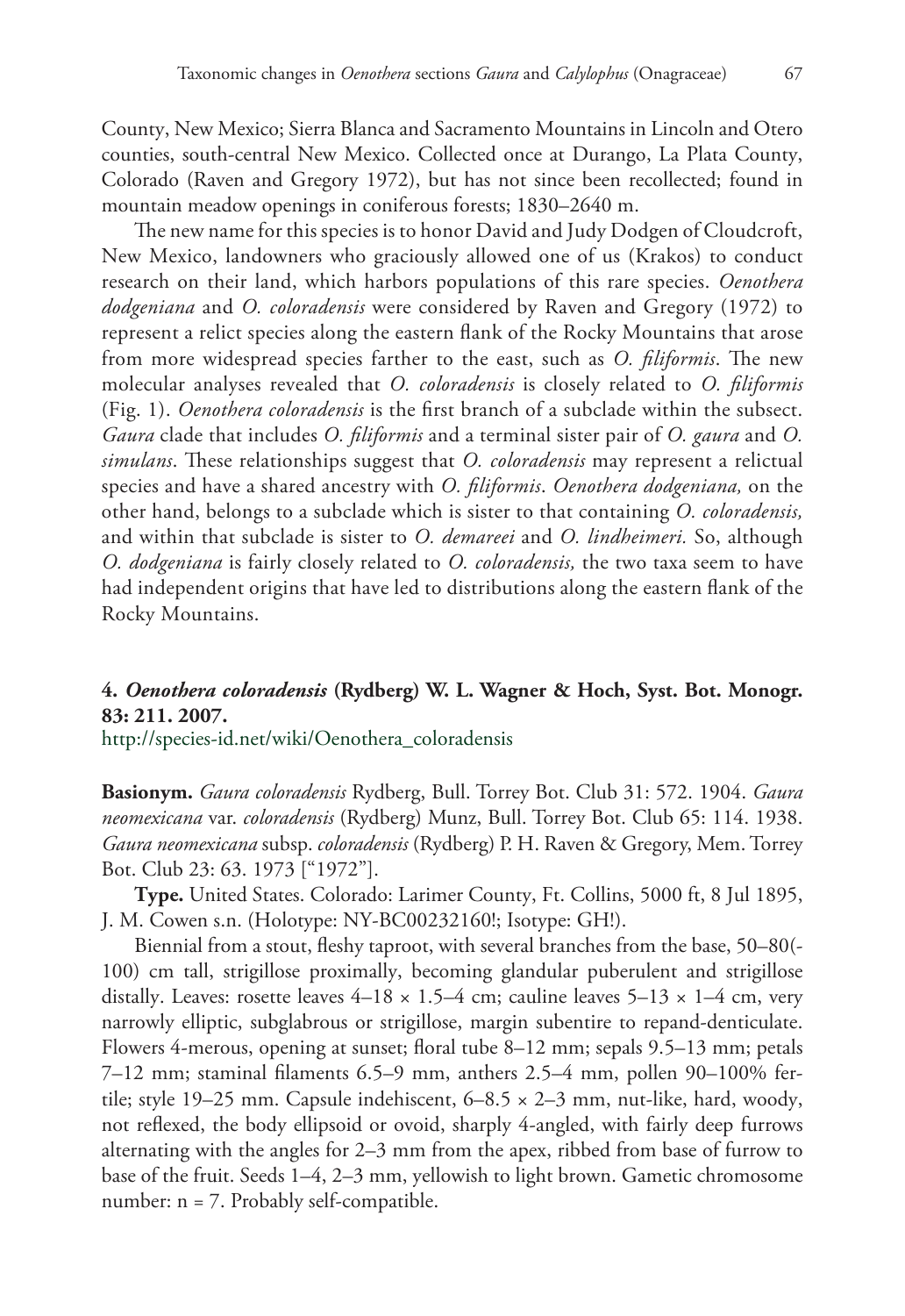**Phenology and distribution.** Flowering in July and August. In early successional vegetation of the North and South Platte River watersheds on the high plains, sloping floodplains, and drainage base in heavy soils, from southern Laramie and Platte counties in Wyoming, northern Weld County, Colorado, formerly near Fort Collins, Larimer County, Colorado, and in western Kimbal County, Nebraska; 1530–1950 m.

The Colorado butterfly plant is currently known from fewer than two dozen populations and has been federally listed as a Threatened species in the U.S. (USDI Fish and Wildlife Service 2000). The primary threats are agricultural use of habitat, herbicide spraying to control weed species, and livestock trampling and grazing (see Fertig 2000, Heideland Handley 2011, NatureServe 2013). Recent study by Krakos (unpubl.) has determined this species to probably be self-compatible.

## **5.** *Oenothera podocarpa* **(Wooton & Standley) Krakos & W. L. Wagner, comb. nov.** [urn:lsid:ipni.org:names:77133476-1](http://ipni.org/urn:lsid:ipni.org:names:77133476-1) [http://species-id.net/wiki/Oenothera\\_podocarpa](http://species-id.net/wiki/Oenothera_podocarpa)

**Basionym.** *Gaura podocarpa* Wooton & Standley, Contr. U.S. Natl. Herb. 16: 154. 1913. **Type.** United States. New Mexico: Grant County, Bear Mt., near Silver City, 1500 m, 17 June 1903, O. B. Metcalfe 166 (Holotype: US-495277!; Isotypes: DS, E!, G, GH!, LE, MIN!, MO!, NMC! POM, US!).

## *Oenothera hexandra* **(Ortega) W. L. Wagner & Hoch subsp.** *gracilis* **(Wooton & Standley) W. L. Wagner & Hoch, Syst. Bot. Monogr. 83: 213. 2007.**

**Basionym.** *Gaura gracilis* Wooton & Standley, Contr. U.S. Natl. Herb. 16: 153. 1913. *Gaura hexandra* subsp. *gracilis* (Wooton & Standley) P. H. Raven & Gregory, Mem. Torrey Bot. Club 23: 87. 1973 ["1972"].

**Type.** United States. New Mexico: Grant County, Ft. Bayard forest nursery, 29 Aug 1905, J. C. Blumer 44 (Holotype: US-499693!; isotypes: GH!). Epithet not available in *Oenothera* as there are two earlier uses: *O. gracilis* (Phil.) H. Léveillé, 1905 (syn. for *Gayophytum micranthum* Hooker & Arnott) and *Oenothera gracilis* Schrader ex Fischer & Meyer, 1835 (syn. For *O. perennis* L.).

#### *Gaura strigillosa* **Wooton & Standley, Contr. U.S. Natl. Herb. 16: 154. 1913.**

**Type.** United States. New Mexico: Lincoln County, Wingfields Ranch on Ruidosa Creek, White Mts, 8 July 1895, E. O. Wooton s.n. (Holotype: US-561073!).

#### *Gaura brassicacea* **Wooton & Standley, Contr. U.S. Natl. Herb. 16: 152. 1913.**

**Type.** United States. New Mexico: Socorro County, Socorro, May 1881, G.R. Vasey s.n. (Holotype: US-45764!).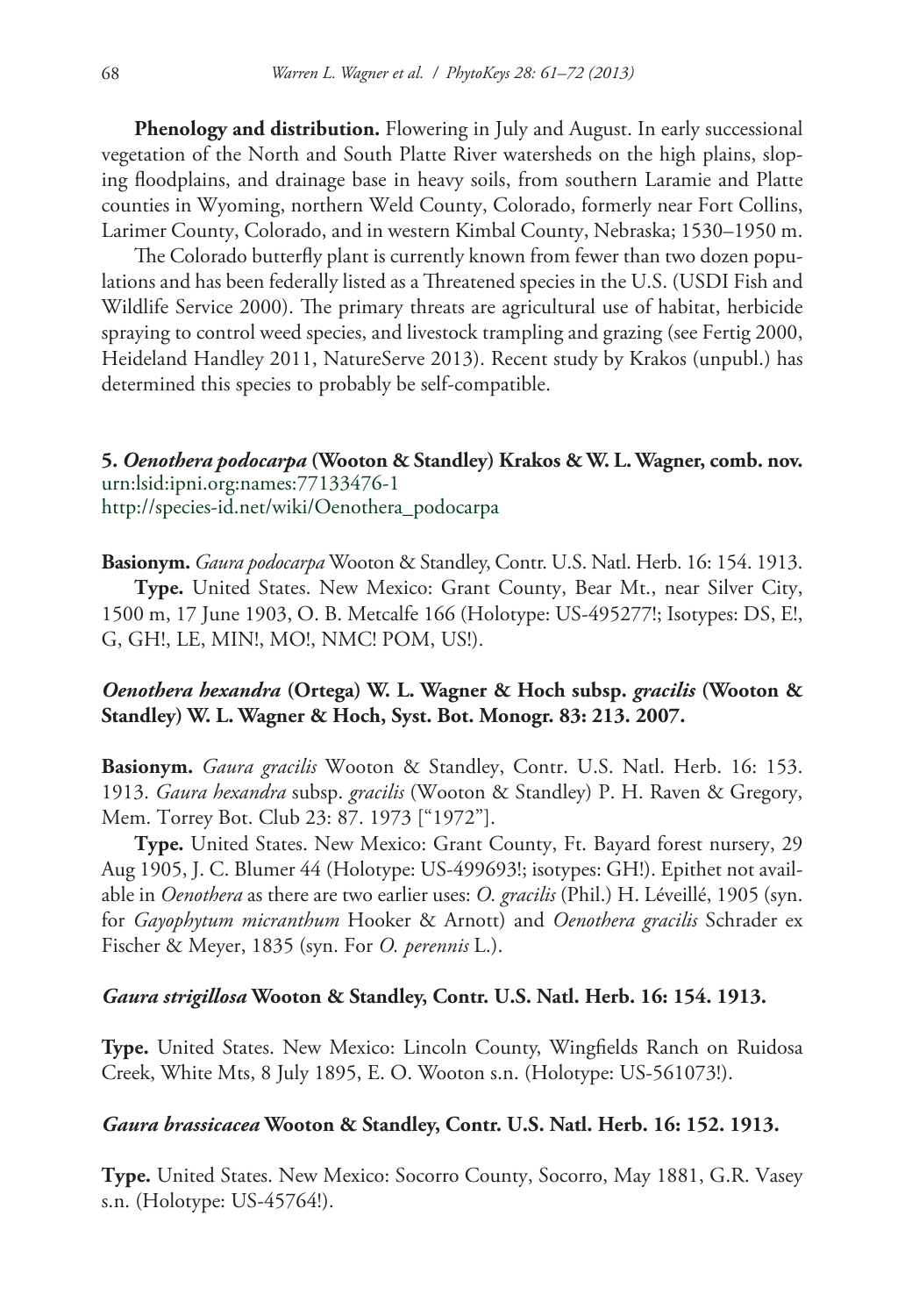## *Gaura glandulosa* **Wooton & Standley, Contr. U.S. Natl. Herb. 16: 153. 1913.** [http://species-id.net/wiki/Gaura\\_glandulosa](http://species-id.net/wiki/Gaura_glandulosa)

**Type.** United States. New Mexico: Catron County, Reserve, 9 July 1906, E. O. Wooton s.n. (Holotype: US 561072!; Isotype: US!).

Annual herb from a stout taproot, usually well-branched at the base and above, 15–100 cm tall, villous proximally, the leaves subglabrous to densely short-villous, becoming subglabrous, strigillose and/or glandular puberulent distally. Leaves: rosette leaves lyrate,  $3-15 \times 0.5-1$  cm; cauline leaves  $1-9 \times 0.1-0.8$  cm, linear to very narrowly elliptic or narrowly lanceolate, sinuate-dentate to subentire, subsessile. Flowers 4-merous, opening at sunset; floral tube 6–10 mm; sepals 6–12 mm; petals 5.5–9.5 mm; filaments 4–6 mm, anthers 2–3 mm, pollen 90–100% fertile; style 11–18.5 mm. Capsule indehiscent, 6–8 × 2–3 mm, nut-like, hard, woody, not reflexed, broadly winged on the angles and deeply furrowed between the angles, the body ellipsoid or narrowly obovoid, narrowed at the base but not stipitate. Seeds 4, 2–3 mm, ovoid, usually flattened on one or several sides by crowding in the fruit, yellowish to reddish brown. Gametic chromosome number: n = 7. Self-compatible.

Phenology and distribution. Flowering from (May) June to October. In Arizona from eastern Mohave County south through the mountains of central Arizona to eastern Pima County and the southwestern quarter of New Mexico, and in Mexico southward in the Sierra Madre Occidental to eastern Sonora and throughout the western halves of Chihuahua and Durango, often in disturbed sites in or on sandy washes, slopes, grasslands, meadows, pinyon-juniper or ponderosa pine woodlands, and sometimes on volcanic cinders; 760–2750 m.

*Oenothera podocarpa* is the first species to branch off in the subsect. *Gaura* clade (Fig. 1), whereas *O. hexandra* is nested well within the subsect. *Gaura* clade. The epithet "podocarpa" was selected among the three equally available names at the species rank for this species. Previously, *G. gracilis*, one of four species published simultaneously by Wooton and Standley, was selected by Munz (1938), while placing the other three into synonymy. Tidestrom and Kittell (1941) apparently unaware of the Munz publication selected *G. glandulosa*, but were incorrect as they should have used *G. gracilis*. They did not establish any new priority.

# **6.** *Oenothera hexandra* **(Ortega) W. L. Wagner & Hoch, Syst. Bot Monogr. 83: 212. 2007.**

[http://species-id.net/wiki/Oenothera\\_hexandra](http://species-id.net/wiki/Oenothera_hexandra)

#### **Basionym.** *Gaura hexandra* Ortega, Hort. matr. dec. 14. 1797.

**Type.** Based on living plants cultivated at the Royal Botanical Garden in Madrid from seeds sent by Sessé from Mexico [erroneously said to be from Cuba] (Holotype: not located).–Mexico. México. Comunidad Temascaltepec, 19 May 1936, G. B. Hin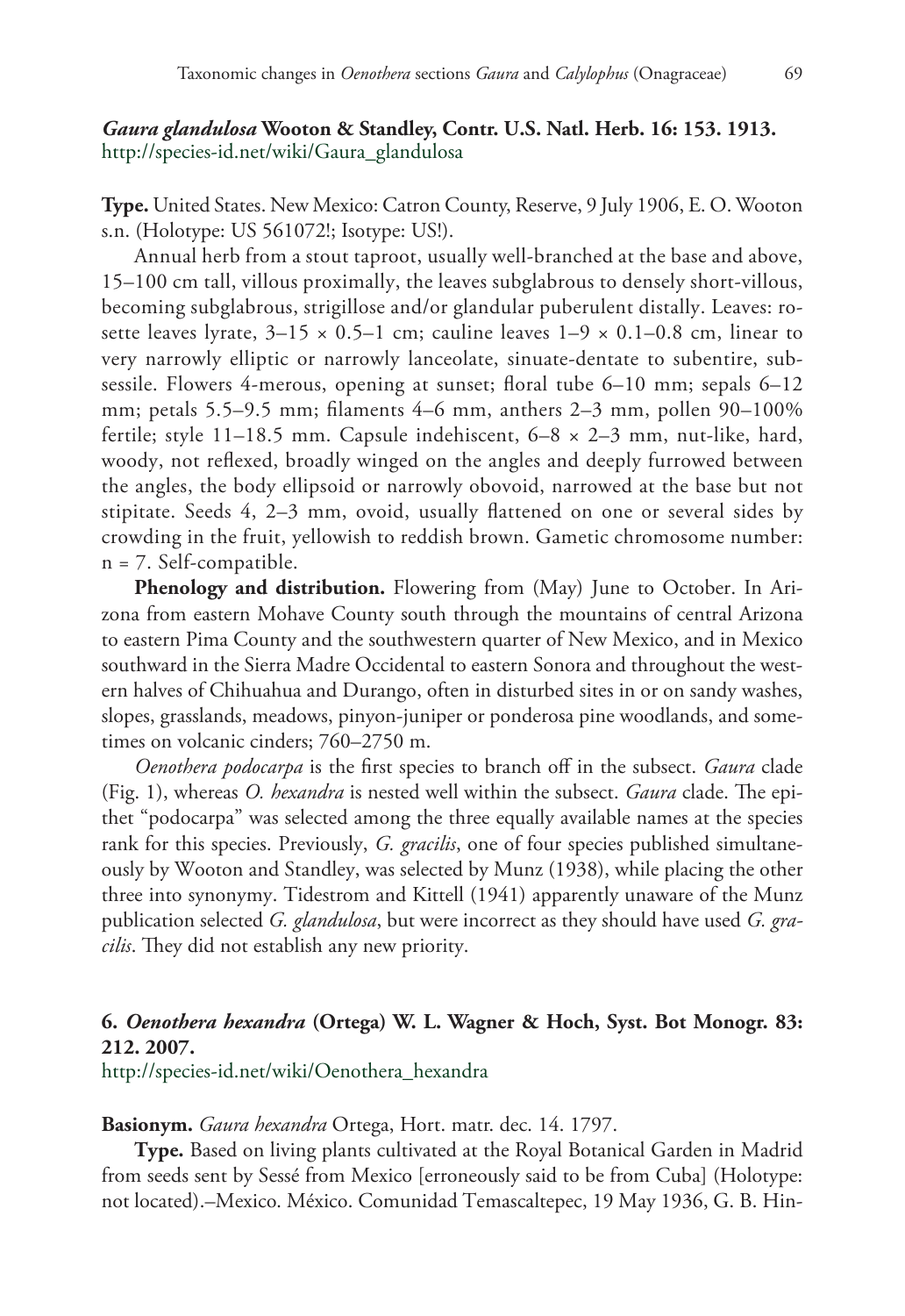ton 7688 (Neotype, designated, by Wagner et al. 2007: 212: MO-1717467!; Isoneotypes: C, F, G, GH, LL, MICH, NY, US!).

Annual herb from a stout taproot, usually well-branched at the base and above, 15–100 cm tall, villous proximally, the leaves subglabrous to densely short-villous, and becoming subglabrous, strigillose, and/or glandular-puberulent distally. Leaves in a basal rosette and cauline; rosette leaves lyrate, gradually narrowed to the petiole, usually quickly deciduous; cauline leaves  $1-9 \times 0.1-0.8$  cm, linear to very narrowly elliptic or narrowly lanceolate, margin sinuate-dentate to subentire, subsessile. Inflorescence strict to somewhat branched, 7–53 cm long, bracts 2–5 cm long, narrowly lanceolate to ovate. Flowers 3-merous, opening at sunset; floral tube 4.5–7.5 mm; sepals 3–10 mm; petals 4.5–7 mm; staminal filaments 3–6 mm, anthers 1–2 mm, pollen 90–100% fertile; style 9–14.5 mm. Capsule indehiscent,  $4.5-8 \times 2-4.5$  mm, nut-like, hard, woody, not reflexed, the body ellipsoid or narrowly obovoid, broadly winged on the angles and deeply furrowed between the angles, narrowed at the base but not stipitate. Seeds 3, 1.75–3 mm, ovoid, usually flattened on one or several sides by crowding in the fruit, yellowish to reddish brown. Gametic chromosome number: n = 7. Self-compatible and highly autogamous.

**Phenology and distribution.** Flowering from March to November. From Durango, Mexico south in the Sierra Madre Occidental to the Trans Mexican Volcanic Belt, where abundant, and in Chiapas, Mexico as well as Guatemala in grasslands, meadows or oak woodlands, or disturbed areas, in sandy soils; 1800–2430 m.

#### *Oenothera* **sect.** *Calylophus*

A nomenclatural problem in *Oenothera* sect. *Calylophus* is corrected here by adopting the name *Oenothera capillifolia* Scheele for the species known previously, and nomenclaturally correct, as *Calylophus berlandieri* Spach when the genus *Calylophus* is recognized as distinct from *Oenothera*; however, when this species is considered to be a member of *Oenothera* as it was recently by Wagner et al. (2007) based on molecular data (Levin et al. 2004), *O. berlandieri* (Spach) Steudel is not available since it is a later homonym. This problem necessitates a new combination *Oenothera capillifolia* subsp. *berlandieri*.

## **7.** *Oenothera capillifolia* **Scheele, Linnaea 21: 576. 1848.** [http://species-id.net/wiki/Oenothera\\_capillifolia](http://species-id.net/wiki/Oenothera_capillifolia)

**Basionym.** *Meriolix capillifolia* (Scheele) Small, Fl. S.E. U.S. 846, 1335. 1903.

**Type.** United States. Texas: Comal County, New Braunfels, April (1846?), Ferdinand Roemer s.n. (not located). — United States. Texas: Comal County, New Braunfels, May 1850, F. Lindheimer 809 (Neotype: here designated, US-502186!; Isoneotypes: ARIZ, DS, F, GH, MO!, NMC, NY, OKL, PH, TEX, UC).

Towner (1977) subdivided *Oenothera capillifolia* into two subspecies. We here continue to use his classification with the new nomenclature.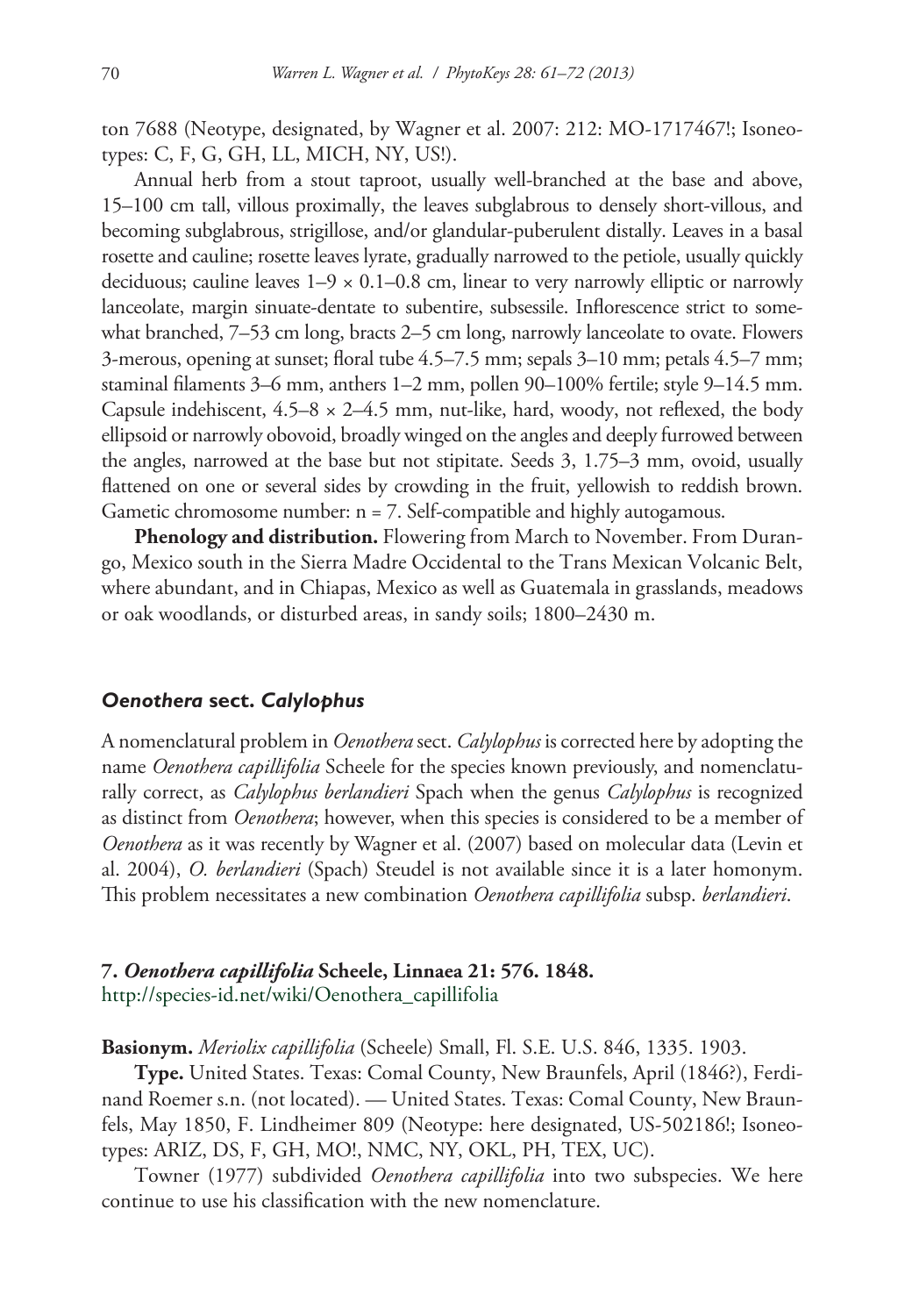#### **7a.** *Oenothera capillifolia* **Scheele subsp.** *capillifolia*

*Oenothera berlandieri* subsp. *pinifolia* (Engelmann) W. L. Wagner & Hoch, Syst. Bot Monogr. 83: 211. 2007.

**Basionym.** *Oenothera serrulata* var. *pinifolia* Engelmann in A. Gray, Bost. J. Nat. Hist. 6: 189. 1850. *Meriolix serrulata* var. *pinifolia* (Engelmann) Small, Bull. Torrey Bot. Club 23: 187. 1896. *Oenothera serrulata* subsp. *pinifolia* (Engelmann) Munz, N. Amer. Fl., ser. 2, 5: 141. 1965. *Calylophus berlandieri* subsp. *pinifolius* (Engelmann) Towner, Ann. Missouri Bot. Gard. 64: 107. 1977.

**Type.** United States. Texas: Comal County, New Braunfels, Apr-May 1846, F. Lindheimer 394 (Holotype: MO-122323!; Isotypes: DS, GH [2]!, K [3]! MO!, NY!, PH, RSA, US!, YU!).

# **7b.** *Oenothera capillifolia* **Scheele subsp.** *berlandieri* **(Spach) W.L. Wagner & Hoch, comb. nov.**

[urn:lsid:ipni.org:names:77133601-1](http://ipni.org/urn:lsid:ipni.org:names:77133601-1)

**Basionym.** *Calylophus berlandieri* Spach, Ann. Sci. Nat. Bot., sér. 2, 4: 272. Nov. 1835. *Oenothera berlandieri* (Spach) Steud., Nom. Bot., ed. 2. 2: 206. 1841, non D. Dietr. Dec. 1840. *Meriolix berlandieri* (Spach) Walp., Repert. Bot. Syst. 2: 79. 1843. *Calylophus drummondianus* Spach subsp. *berlandieri* (Spach) Towner & Raven, Madroño 20: 243. 1970.

**Type.** United States. Texas: Bahia del Espiritu Santo[probably in present Calhoun County, March or May 1829], Jean Louis Berlandier 539=1919 (Holotype: P; Isotypes: GH!, PH).

#### **Acknowledgments**

We thank Tim Lowrey and Phil Tonne for images of UNM herbarium collections. We appreciate the useful review comments by George Yatskievych, and edits to the manuscript by Nancy Khan.

#### **References**

- Fertig W (2000) Colorado butterfly plant (*Gaura neomexicana* ssp. *coloradensis*) on F.E. Warren Air Force Base. Report prepared for the U.S. Air Force by the Wyoming Natural Diversity Database, University of Wyoming, Laramie, WY.
- Heidel B, Handley J (2011) 23-year population trends of Colorado butterfly plant *(Gaura neomexicana* ssp. *coloradensis;* Onagraceae), a short-lived riparian species on F. E. Warren